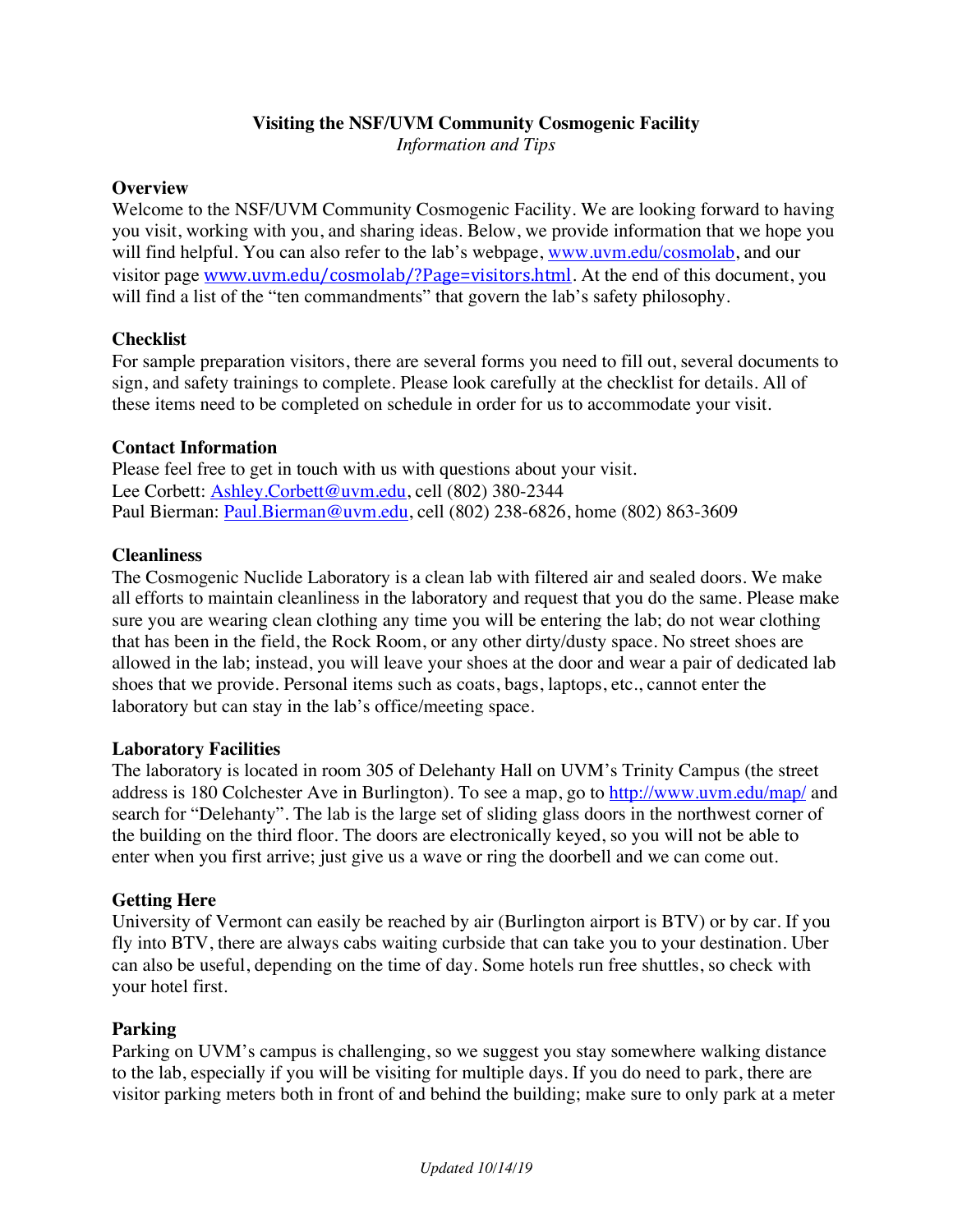explicitly designated for visitors and download the smartphone app to pay for parking. We have also had visitors use Uber for their daily commute.

#### **Accommodations**

As mentioned above, your visit will be easiest if you stay walking distance to campus. The closest hotel is the Doubletree in Burlington; another nearby option is the Willard Street Inn. There are many options closer to downtown, which will provide better access to Burlington attractions and food options but a slightly longer walk to campus. Additionally, several neighbors listed below are interested in renting rooms to visitors. These are not affiliated with UVM in any way and we are unable to guarantee anything about them. Several of these property owners have provided us with additional information that we can email to you upon request.

| <b>Host Name</b>   | <b>Address</b>             | Email                         | <b>Phone</b>       | Air<br><b>Bnb?</b> |
|--------------------|----------------------------|-------------------------------|--------------------|--------------------|
| Dean Corren        | 92 Brookes Ave             | dcorren@burlingtontelecom.net | (802) 864-9916     | Yes                |
| Skye Ellicock      | 32 Russell St              | redcloverlove@yahoo.com       | $(802) 658 - 6304$ | No                 |
| Deb Lyons          | 195 Archibald St           | lyons.estate@gmail.com        | $(240)$ 375-5106   | Yes                |
| Toni & Greg Morgan | 17 Grove St Essex Junction | gsmorgan@yahoo.com            | $(802) 578 - 2444$ | N <sub>o</sub>     |
| Ben Owens          | 182 Park St                | benbeattyowens@gmail.com      | $(802)$ 522-6182   | N <sub>o</sub>     |
| Nan Reid           | 49 Fletcher Place          | nanreid9@gmail.com            | $(802)$ 310-7993   | N <sub>o</sub>     |
| Jen Wool           | 107 Loomis St              | jenwoolmv@gmail.com           | $(802)$ 922-6859   | N <sub>o</sub>     |

## **Getting Around**

The bus service in Burlington runs a free shuttle that goes up and down College Street (from the center of campus to the center of downtown). The bus is very easy and is a good transportation option if you prefer to stay in town or go in to town from campus for a meal. Visit www.rideGMT.com and choose "Schedules", then select the #11. There are also numerous other bus options available for travel around the Burlington area for a small fee.

## **Meals**

There are wonderful food options in Burlington, ranging from healthy/local to artisan coffee to various ethnic cuisines. Tell us what you like and we can make some recommendations. For grocery store provisions, we recommend City Market (https://www.citymarket.coop/) if you stay downtown or Healthy Living Market (https://healthylivingmarket.com/) if you stay near the highway. Both have salad bars, hot food bars, coffee, and full grocery stores, including prepared foods that may be useful for lunches. We usually bring lunch every day and have a microwave, fridge, and espresso machine that you are welcome to use.

## **Internet Access**

UVM has a guest internet service that you can use at no charge. We will need to set you up with a username and password; please remind us to do this for you if you would like to get online.

## **Attire**

Any time you are in the lab, you will need to wear long pants. If you are working in the Rock Room or Mineral Separation Laboratory, you will also need close-toed shoes (in the Cosmogenic Laboratory, you will wear dedicated lab shoes that we will provide, so bring socks). We will provide eye protection, gloves, coats, smocks, and face shields as needed for any hazardous work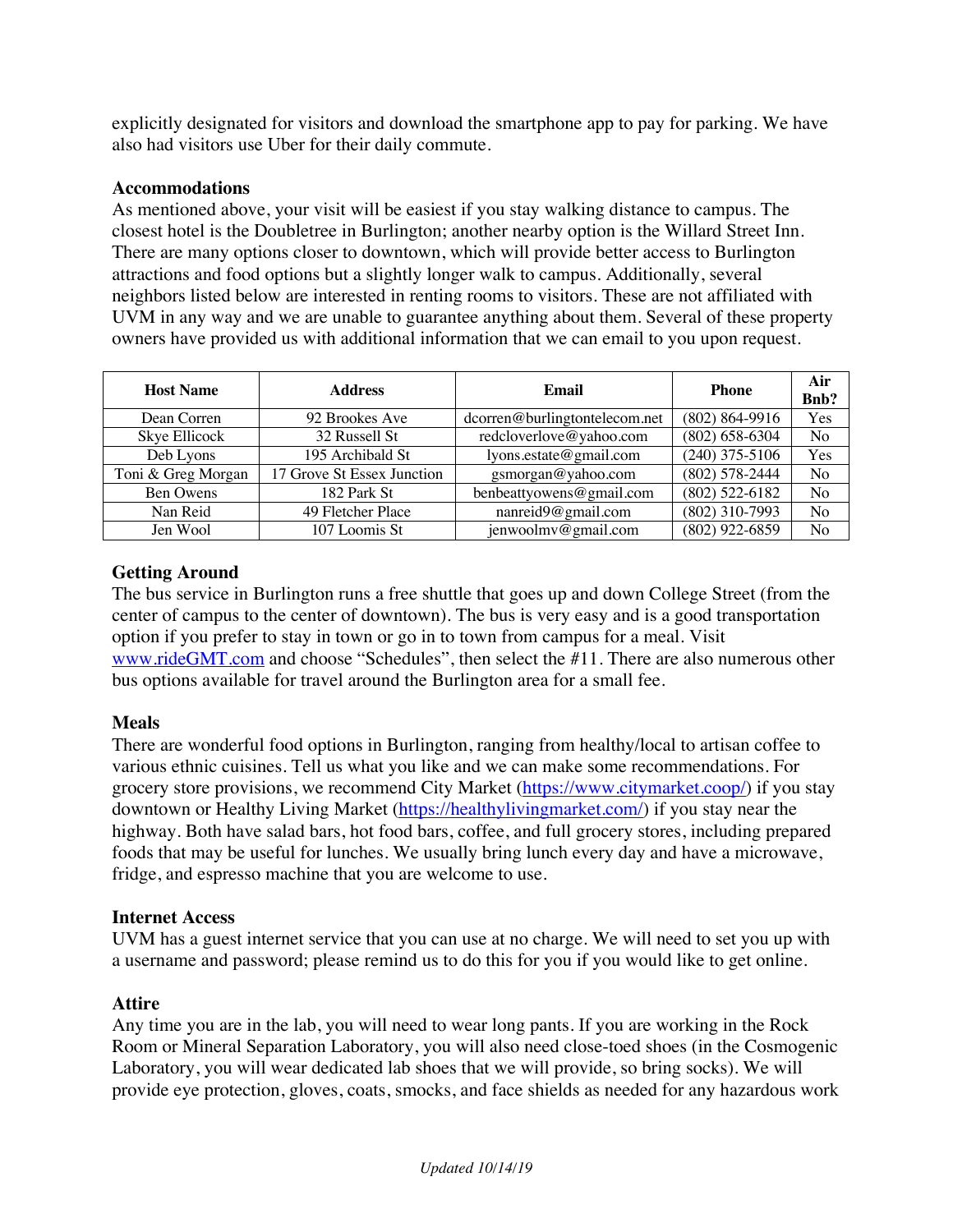or observation of hazardous work. The lab is often chilly, so we recommend bringing a sweatshirt or fleece as well.

#### **Schedule**

In general, we follow a regular weekly schedule for Be/Al extraction. Although there are occasionally deviations due to holidays, travel, etc., you can expect the following (assuming digestion of samples the preceding week):

Monday: Remove aliquots for ICP quantification of Be/Al, evaporate off HF

Tuesday: Perchloric acid treatments and ICP analysis of aliquots

Wednesday: Chloride conversions and anion column chromatography for Fe removal Thursday: Sulfate conversions and cation column chromatography for B/Ti removal and separation of Be/Al

Friday: Redissolution, removal of aliquots for quality control analysis on the ICP, and final precipitation

## **Your Productivity**

Whether you are conducting your own hands-on work or just observing sample preparation, there will likely be periods of free time in between procedures. We suggest bringing your laptop and something to work on to occupy yourself during these breaks. You can store your laptop in the office inside the laboratory, which is secure and accessible only to our research group.

**\*\*\***

# **TEN COMMANDMENTS OF THE NSF/UVM COMMUNITY COSMOGENIC FACILITY**

## 1.) **Safety is always top priority**

*Approach all of your lab work with this in mind! Understand the safety features of the lab and know how to use them, and know what to do in an emergency. Make sure you are totally comfortable with a procedure before you attempt it. Never perform high-hazard parts of the method when you are alone.*

## 2.) **Protect yourself**

*Always wear appropriate protection when working in the lab. For high-hazard acids (HF and Perchloric) this means wearing a smock, two pairs of gloves, goggles, and a face shield. Never touch anything in the hood without gloves, and always wear goggles when you are anywhere near active lab work, even if you are just watching. Never have bare skin showing between your smock and gloves when handling acids.*

## 3.) **Handle acid with care**

*Always use and store acid in an appropriate ventilated space, never on the countertops. Prepare for spills by using a spill tray and having wipes nearby. Exercise extreme caution when measuring and mixing acids; add acid to water, and only mix solutions that are described in the lab manual. Wash everything well before taking it out of the hood.*